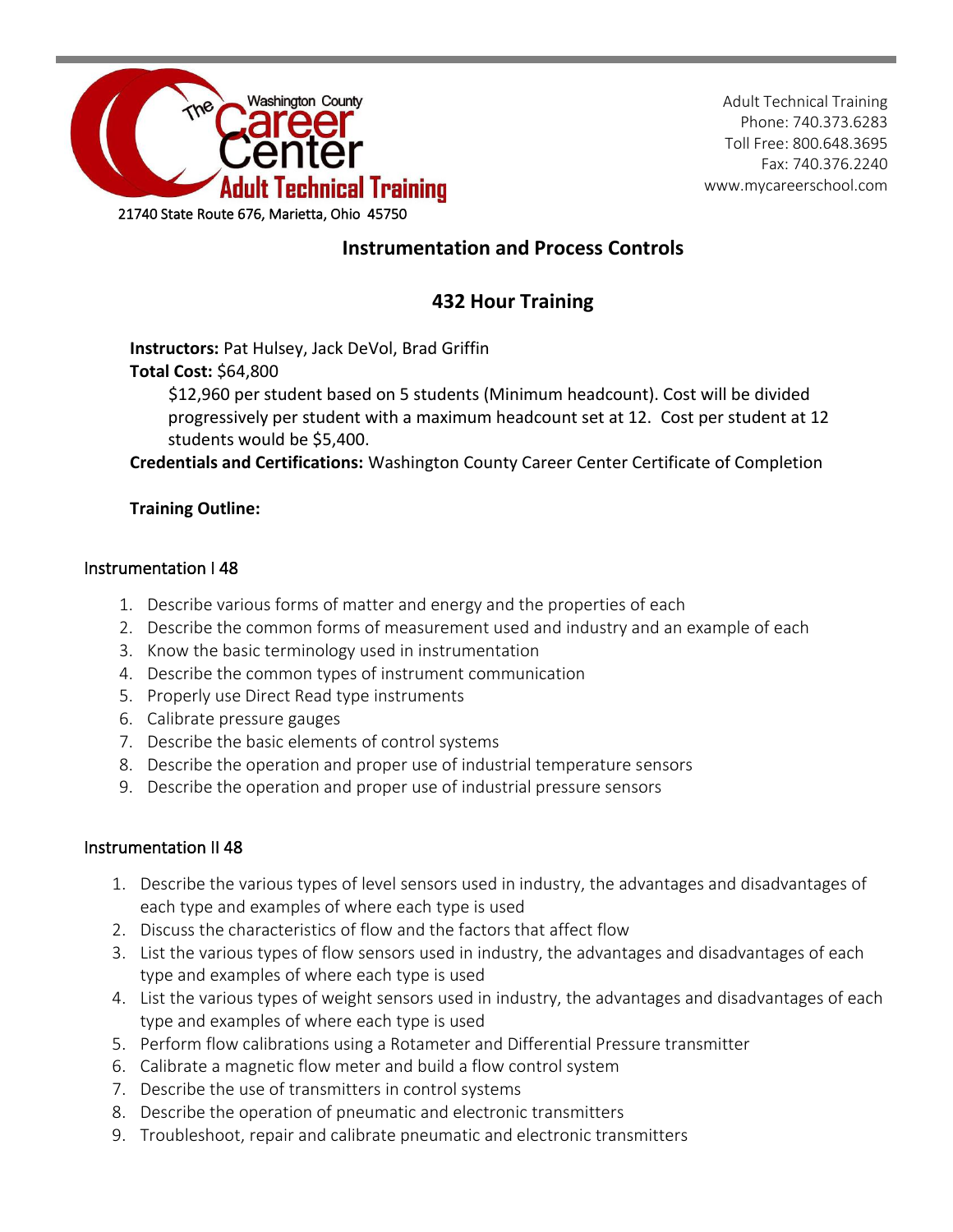

### 21740 State Route 676, Marietta, Ohio 45750

- 10. Describe the functions of recorders and how to properly read data
- 11. Describe the various types of recorders used in industry, the advantages and disadvantages of each type and examples of where each type is used
- 12. Set-up, connect and record data on a recorder
- 13. Calibrate SMART transmitters

### Instrumentation III 48

- 1. Describe the difference between direct and reverse acting controllers
- 2. Describe each of the control modes including On-Off, Proportional, Integral (Reset) and Derivative (Rate) and how each is used in control systems
- 3. Describe a Programmable Logic Controller and it's use
- 4. Describe controller tuning algorithms, basics
- 5. Describe the function of the final control elements in a control system
- 6. Describe the types of actuators used in industry, their operating characteristics and an example of where each type is used
- 7. Describe four types of control loops including Single Element, Cascade, Feedforward and Ratio and an example of where each type is used
- 8. Properly set up a Cascade control loop
- 9. Properly set up and tune a level control system

### Instrumentation IV 48

- 1. Describe the types of applications control valves are utilized
- 2. Describe the functions of control valves and the use of actuators and positioners
- 3. Describe the types of linear motion control valves and proper application
- 4. Describe the types of rotary motion control valves and proper application
- 5. Describe the types of valve actuators used in industry, their operating characteristics, and an application for each
- 6. Properly disassemble and assemble a control valve and actuator
- 7. Describe control valve trim and how it affects flow and capacity
- 8. Describe the valve leakage classifications
- 9. Describe the types of packing and seals used in control valves
- 10. Describe control valve safety and the various hazards associated with the use of control valves
- 11. Describe the principles of fluid flow
- 12. List the factors to consider when selecting a control valve
- 13. List the factors to consider when sizing a control valve for liquid flow
- 14. List the factors to consider when sizing a control valve for gas and vapor flow
- 15. List the factors to consider when selecting and sizing an actuator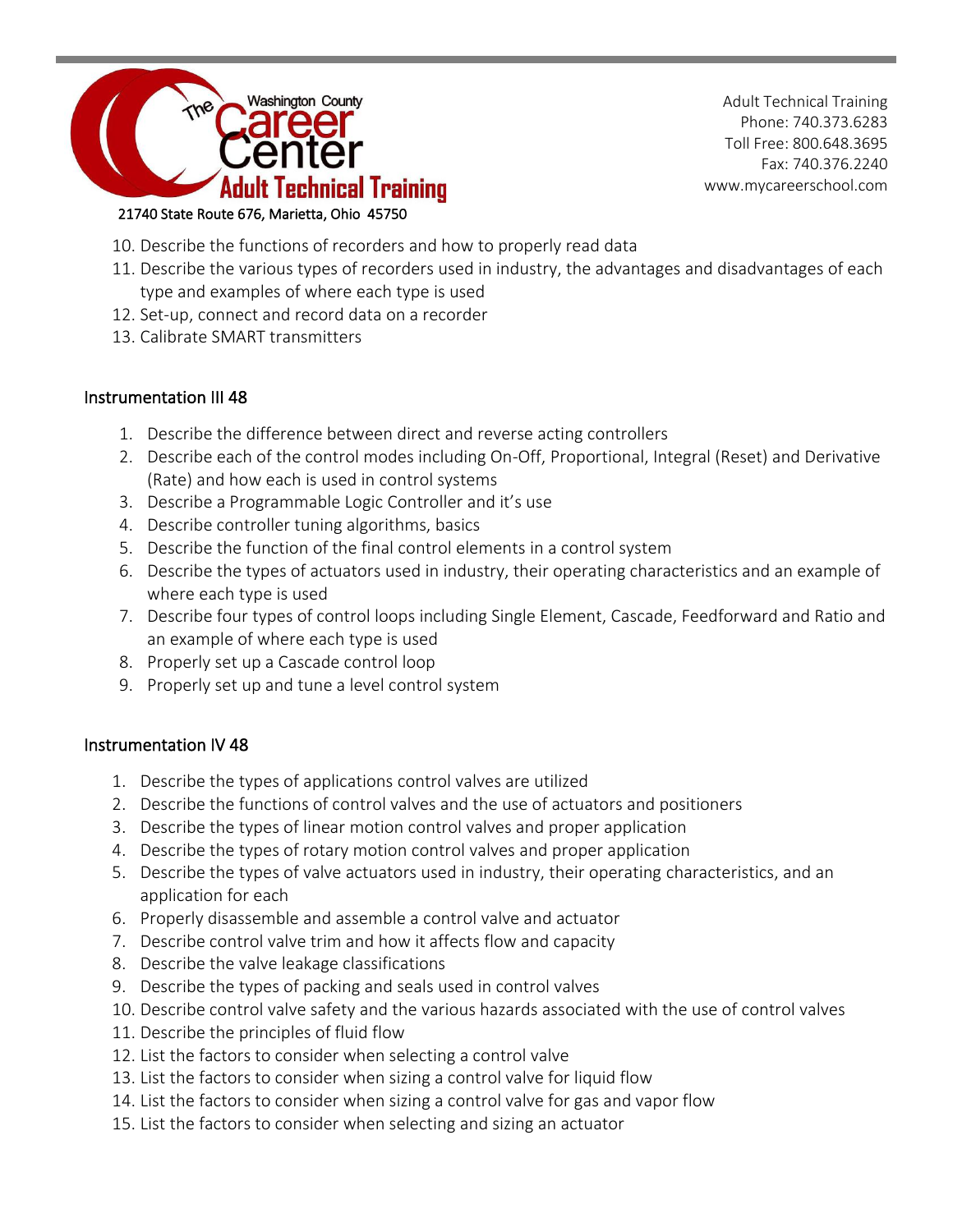

- 16. Describe the proper installation and maintenance of an actuator
- 17. Properly calibrate a valve positioner
- 18. Properly calibrate instruments using the laptop and AMS system
- 19. Properly construct and tune a pressure control system
- 20. Properly construct and tune an electronic cascade control system

#### Electronics 48

- 1. Perform basic troubleshooting of simple solid-state circuits.
- 2. Operate test equipment in a safe manner.
- 3. Have a basic understanding of personal protective equipment required to perform in an industrial environment.
- 4. Diagnose diode failures.
- 5. Have an operating knowledge of basic DC power supplies.
- 6. Select half or full wave DC power supplies for appropriate applications.
- 7. Utilize basic test equipment to troubleshoot and repair DC Power supplies.
- 8. Basic understanding of transducers and their uses in industry.
- 9. Utilize knowledge gained to select appropriate transducers for specific applications.

### P&ID Drawings, Motor Controls 48

- 1. Properly read and interpret information on a P&ID
- 2. Describe how an operator controls valves, motors, and controllers through a DCS control console.
- 3. Properly read and interpret information on a motor control drawing, including ladder logic.
- 4. Identify the components of a motor control starter
- 5. Size motor power and control wiring, circuit breaker, and overloads per NEC standards
- 6. Wire and test a motor control start/stop control circuit
- 7. Wire and test a reversing motor control forward/reverse/stop circuit
- 8. Wire and test a motor control circuit utilizing control relays, timing relays and Programmable Logic Controller
- 9. Troubleshooting motor control circuits

### Instrumentation and Control Wiring 48

- 1. Describe the purpose and function of instrument index and specifications
- 2. Properly identify data from Vendor documents
- 3. Properly read instrument loop sheet drawings
- 4. Describe the proper use of and differences between various types of datacom wiring including coax, Ethernet, and telephone